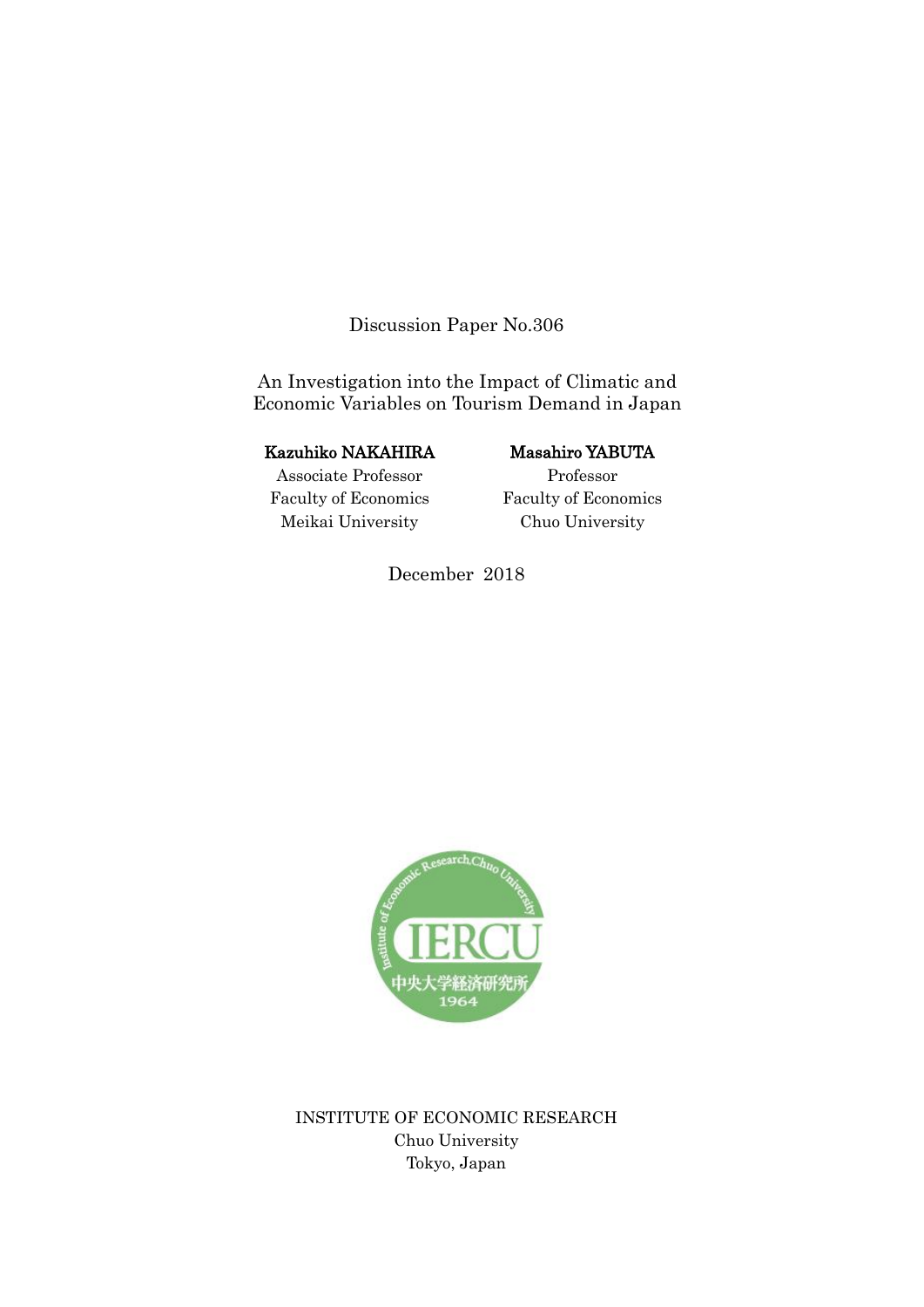# **An Investigation into the Impact of Climatic and Economic Variables on Tourism Demand in Japan**

#### **(***Preliminary Working Draft: Please Do Not Quote or Cite Without Authors' Permission.***)**

#### **Kazuhiko NAKAHIRA**

**Associate Professor, Faculty of Economics, Meikai University E-mail: nakahira@meikai.ac.jp Masahiro YABUTA Professor, Faculty of Economics, Chuo University, E-mail: yabuta@tamacc.chuo-u.ac.jp**

#### Abstract

The aim of this study is to analyze the influence of climatic and economic variables on Japan's seasonal tourism demand variation. Seasonal tourism fluctuations can present a serious problem, since the profit and daily administration of stakeholders, as well as tourism policy design, are affected.

 Considering these aspects, this study investigated the influence of climatic and economic variables on tourism demand fluctuations in typical tourist destinations in western Japan. GMM (Generalized Method of Moments) estimations, based on two models, are implemented in an empirical study. Measurement error and the endogeneity of the variables, as well as the correlation between the explanatory variables and the error term, are considered.

 The first model's estimated parameters imply that rainfall is a negative factor in Kyoto's tourism, while temperature and price levels are positive elements. In spite of the presence of these positive factors in Hiroshima, we could not determine the effects of rainfall and vitalization of the regional economy on tourism in this area. In Naha, temperature, price level, and vitalization of the regional economy may increase the number of visitors.

The second model's estimates for Kyoto imply that temperature, sunshine duration, and price level are positive influences. For Osaka, Fukuoka, and Hiroshima, we find that sunshine duration, and price level are positive factors. In Hiroshima, temperature is an additional positive factor, while the effects of vitalization of the regional economy cannot be determined. For Naha, temperature, price level, and vitalization of regional economy may increase the number of visitors, but no conclusion can be drawn about the effect of sunshine duration.

**Key words:** tourism demand, climatic variable, seasonal fluctuation **JEL Classification:** Z32, R58, O18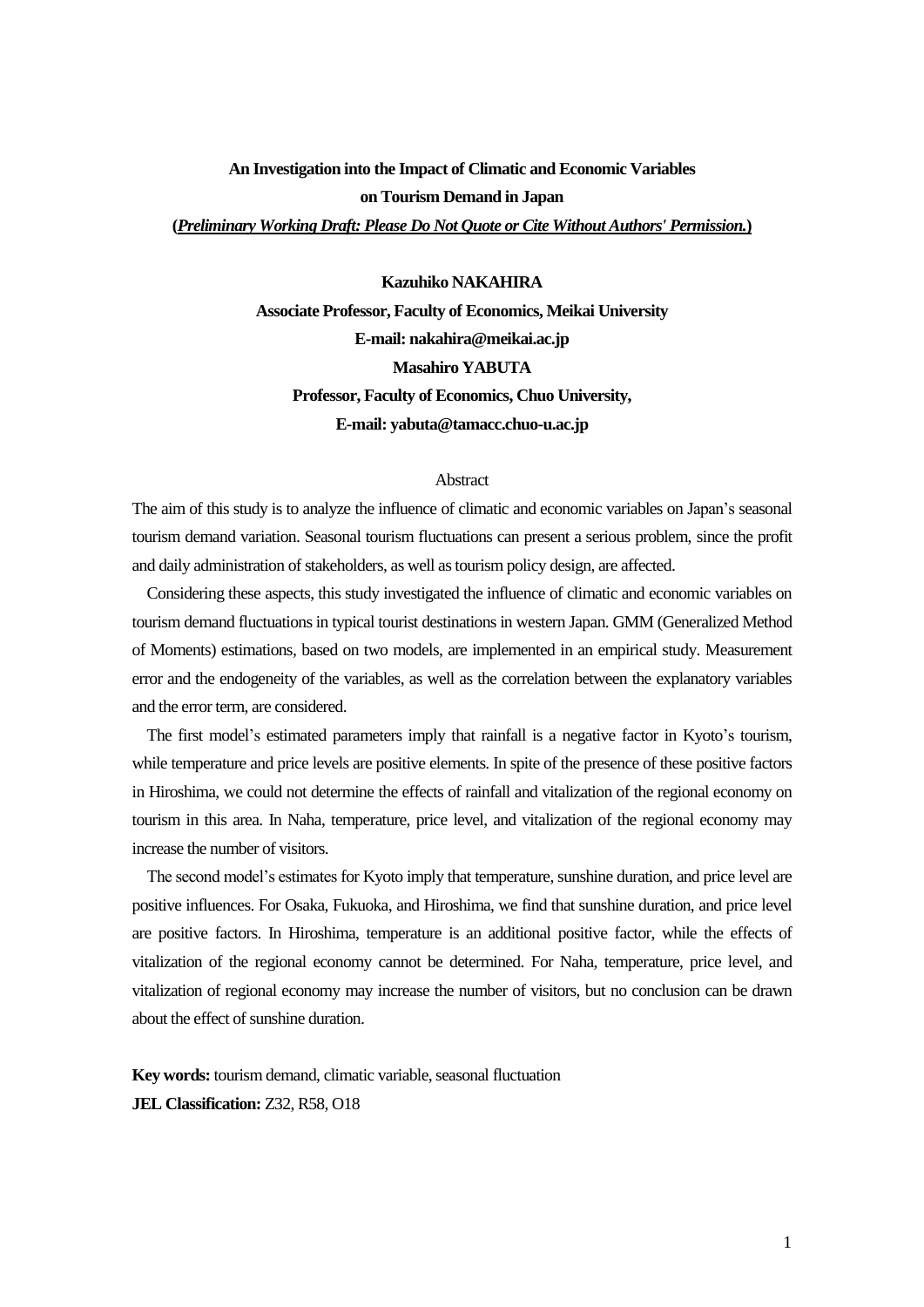#### **1. Introduction**

 This study examines the influence of climatic and economic variables on tourism demand fluctuations in western Japan's typical tourism destinations, namely, Kyoto, Osaka, Hiroshima, Fukuoka, and Naha. Seasonal tourism fluctuation can be a serious problem since it has a certain influence on the profit and daily administration of stakeholders and tourism policy design. GMM (Generalized Method of Moments) estimations are implemented to investigate this problem, considering measurement error and the endogeneity of the variables as well as the correlation between the explanatory variables and the error term.

 This paper is organized as follows. Section 2 provides a review of previous studies on the seasonal variation of tourism, while Section 3 describes the seasonality in tourism in Japan. The estimation method is described in Section 4, and Section 5 outlines an empirical analysis to investigate the influence of climatic and economic variables on tourism demand fluctuation in the typical tourist destinations in western Japan by applying GMM (Generalized Method of Moments) estimation. Finally, Section 6 summarizes and concludes the study.

#### **2. Seasonality in Tourism: A Review**

 Previous studies on seasonal tourism variations mainly describe the technical aspects that are required to accurately comprehend seasonality for tourism demand prediction and to provide policy perspectives. Lundtorp (2001) provides a comprehensive explanation of seasonal tourism variation, and mentions the role of the supply chain and the continuity of transportation in seasonal variations of tourists' destination selections. Butler (2001) reviews the causes and effects of seasonal variations in tourism by pointing out the practical difficulties with regard to measures to mitigate variations. Lundtorp (2001) discusses some approaches to understanding seasonal tourism demand variations, including the use of the seasonal variation index and the Gini coefficient to reflect the size of the annual seasonal variation. To minimize the effects of seasonal variations on tourism, some researchers - including Kulendran and King (1997), Lim and McAleer (2001), and Goh and Law (2002) - estimate tourism demand precisely. By contrast, Koc and Altinay (2007) analyzes the Turkish seasonal tourism variation patterns by taking advantage of the X-12-ARIMA model, and outlines different patterns of visitors, tourism expenditures, and tourism expenditure seasonality.

 Nadal *et al*. (2004) consider the relationship between the Gini index and economic variables such as GDP in assessing UK and German tourists who visit the Baleares Islands. They show that an increase in the UK or Germany's GDP, and a rise in the relative price between these two countries and the Baleares Islands, would decrease the Gini index. They also find that economic conditions such as income and relative price, are decisive factors in determining the number of visitors based on gravity theory.

 The seasonal tourism fluctuation further depends on the characteristics of the destination. Visitors to nature-oriented destinations such as national parks are more influenced by climatic conditions than those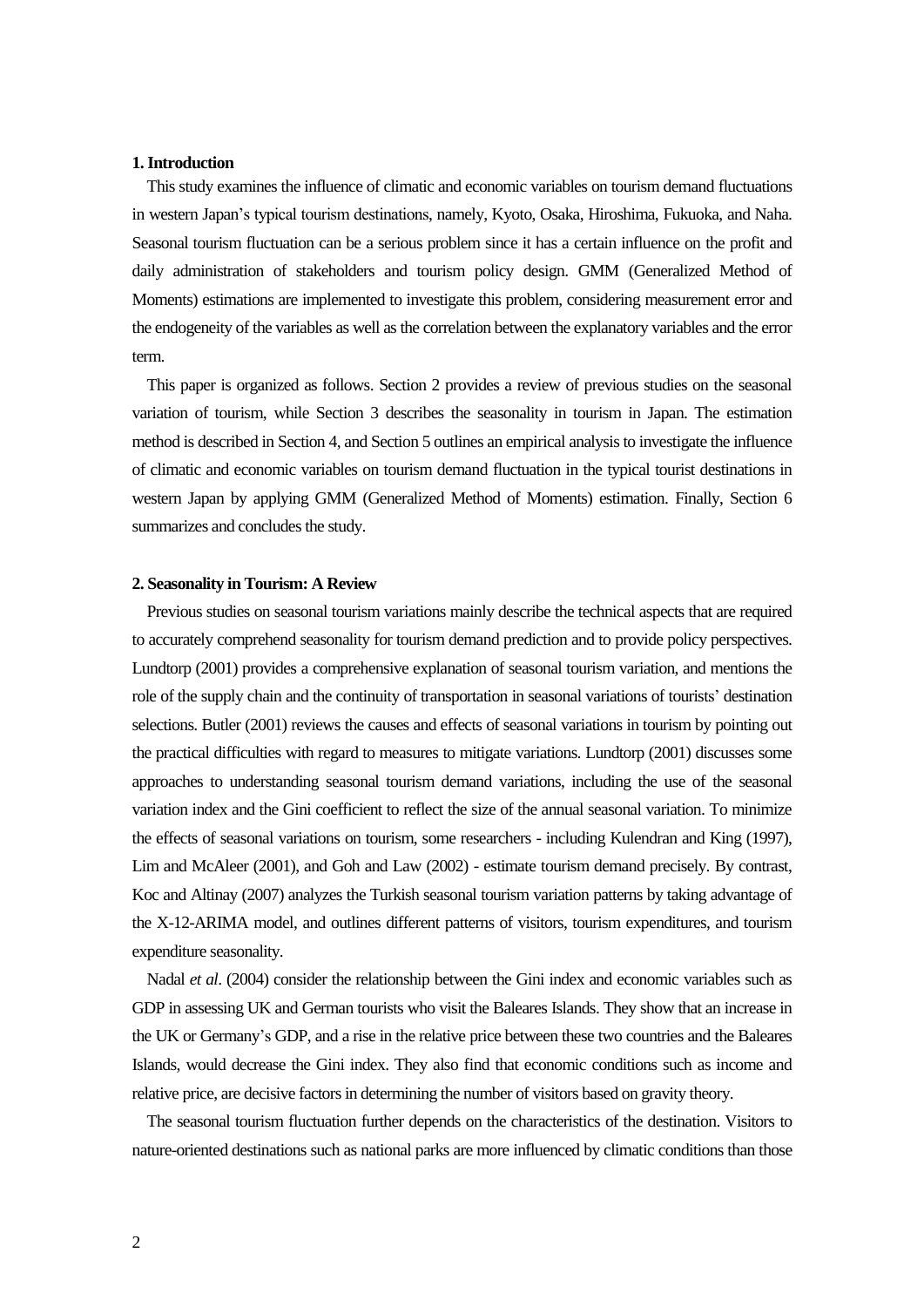who visit culture-oriented destinations. Morales (2003) analyzes the seasonality of three tourism destinations in Spain (Malaga, Granada, and Armenia), and emphasized the effect of culture-oriented policies such as the construction of an art museum in decreasing the Gini index. Morales (2003) also finds that attractions such as cultural exhibitions and theatre performances are unrelated to tourism seasonality. Cuccia and Rizzo (2011) classify six Sicilian destinations (in Italy) into four clusters according to their cultural attractiveness, showing that seasonality depends on the variety of cultural attractions.

 Tourism demand seasonality is rather a supply-side issue; its impact affects tourism management. Decision-making by the managers of accommodation facilities, catering services, attractions, and tour operators is based on investment and fund management, and aims to realize flexible employment, tourism, and a differentiation strategy. In this respect, a policy to mitigate seasonal variation is necessary for stable and profitable management (Lee *et al*. (2008)). However, because some causes of tourism seasonality, which are related to natural- and socio-economic factors, do not correspond with each other, various strategies and individual evaluations should be determined. On the other hand, Kulendran and Dwyer (2010; 2012) focus on economic factors, in addition to climatic elements, when considering the influence of seasonal fluctuations on tourism demand.

#### **3. Trends in Tourism Seasonality in Japan**

In this section, we examine tourism seasonality in the Japanese context. Figure 1(a) shows the quarterly seasonal variation in tourism demand for ten prefectures - Tokyo, Miyagi, Fukushima, Chiba, Kanagawa, Kyoto, Osaka, Hiroshima, Fukuoka, and Okinawa. Figure 1(b) displays estimated Gini coefficient on tourism variation. The areas for analysis include prefectures located in eastern Japan, in addition to the ones in western Japan, so as to consider the effect of the Great East Japan Earthquake of March 2011. From Figure 1(a), we derive important information with respect to the seasonal variation in tourism demand. First, seasonal tourism demand fluctuates with a regular form. Second, the Great East Japan Earthquake might not have had a large influence on western Japan. Figure 1(b) indicates that the Gini coefficient for 2011 is exceptionally large compared with the other years. Especially, Miyagi, Fukushima, and Chiba suffered great losses, due to their proximity to the seismic sources of the earthquake.

 The Gini coefficients for overseas tourists as well as for all tourists (including both domestic and inbound tourists) can be calculated by using the accommodation data of tourists visiting the ten prefectures listed above. The comparison of Table 1(a) and 1(b) shows that the Gini coefficients for inbound tourists tend to be larger than those for all tourists. This might imply that the seasonal variation of inbound tourists is relatively larger than that of the others.

 Figure 2(a) shows seasonal variations in guests at accommodation facilities and Figure 2(b) displays the estimated Gini coefficients for the prefectures of Kyoto, Osaka, Hiroshima, Fukuoka, and Okinawa.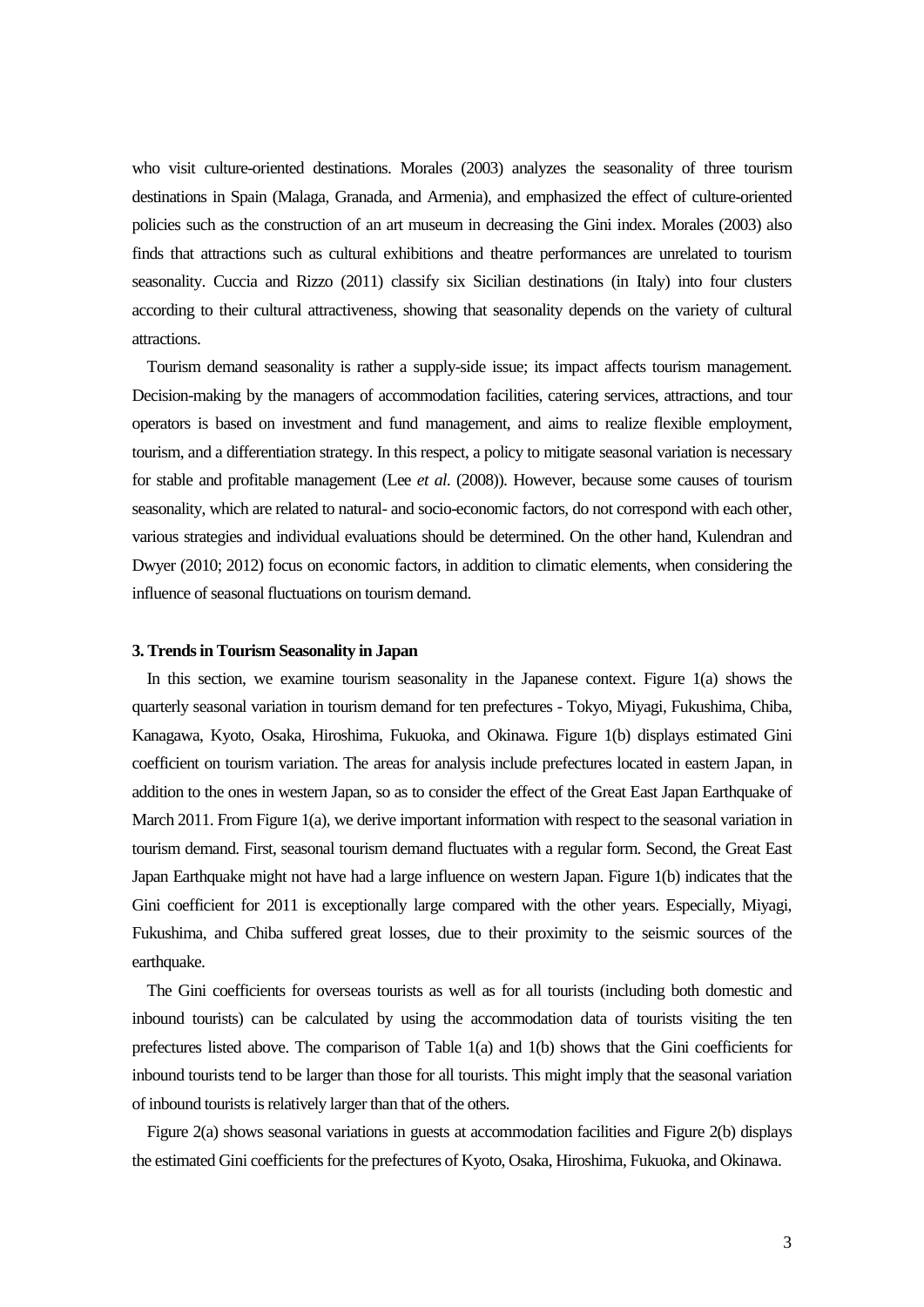

**Figure 1(a): Seasonal Variation in Overnight Guests (Quarterly Basis)**

Notes: The data for making this figure was obtained from "Overnight Travel Statistics" (from 2008 to 2017) by the Japan Tourism Agency, Ministry of Land, Infrastructure, Transport, and Tourism. (http://www.mlit.go.jp/kankocho/Siryou/ toukei/shukuhakutoukei.html)



**Figure 1(b): Gini Index at Prefectural Level**

Notes: The Gini index is calculated based on the sequence data obtained from this survey. The data for making this index were obtained from "Overnight Travel Statistics" (from 2008 to 2017) by the Japan Tourism Agency, Ministry of Land, Infrastructure, Transport, and Tourism. (http://www.mlit.go.jp/kankocho/siryou/toukei/shukuhakutoukei.html)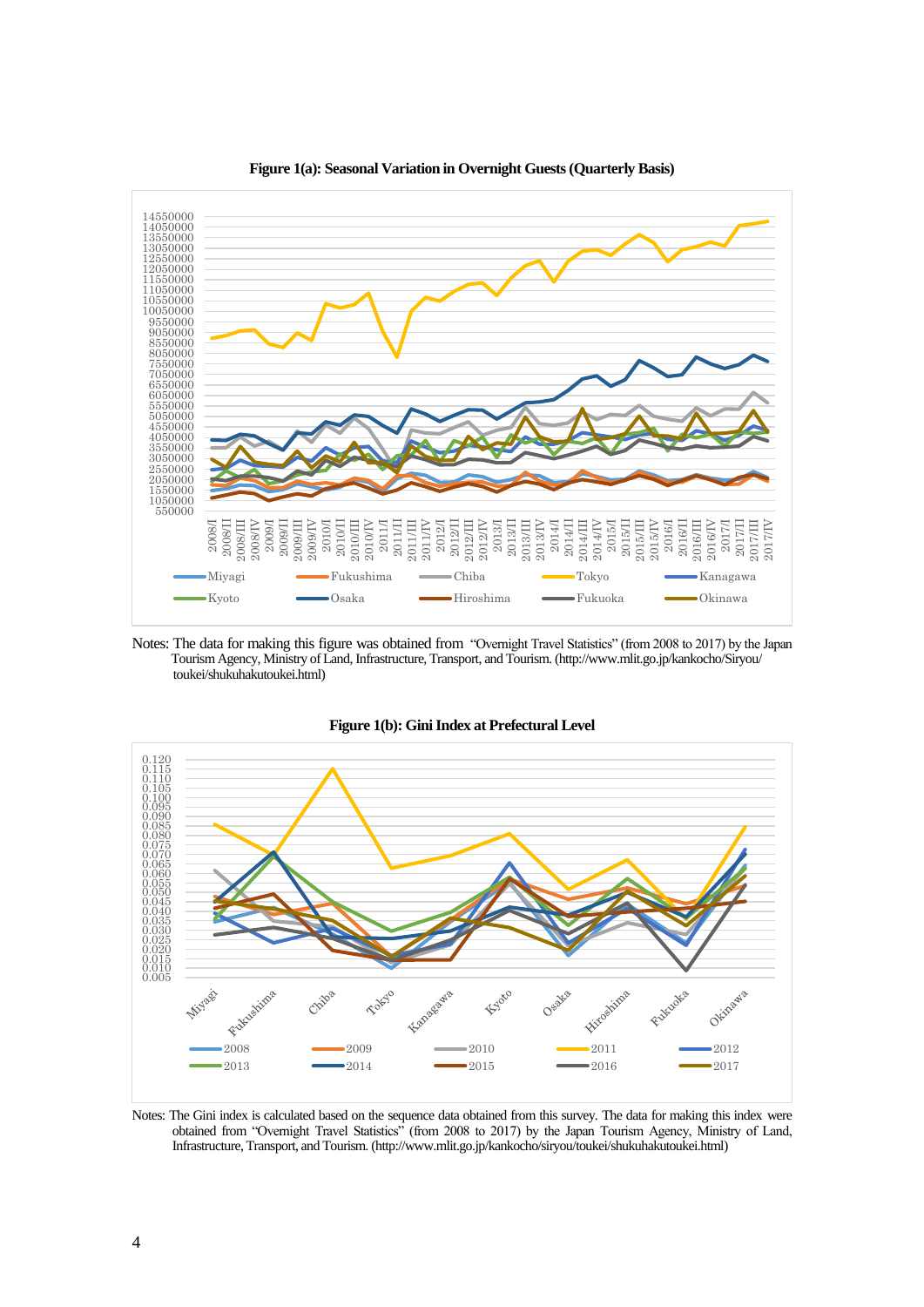|  |  |  | Table 1(a): Gini Coefficients for Overseas Guests |
|--|--|--|---------------------------------------------------|
|--|--|--|---------------------------------------------------|

| Gini Index | Miyagi | Fukushimal | Chiba  | Tokvo  | Kanagawa | Kyoto  | Osaka  | Hiroshima | Fukuoka | Okinawa |
|------------|--------|------------|--------|--------|----------|--------|--------|-----------|---------|---------|
| 2008       | 0.0785 | 0.1866     | 0.1083 | 0.0948 | 0.0673   | 0.0979 | 0.0611 | 0.2012    | 0.1001  | 0.1479  |
| 2009       | 0.1377 | 0.4102     | 0.0529 | 0.1068 | 0.0636   | 0.1055 | 0.0513 | 0.1445    | 0.0894  | 0.1214  |
| 2010       | 0.1452 | 0.1471     | 0.1438 | 0.1595 | 0.1822   | 0.1412 | 0.1434 | 0.2504    | 0.1415  | 0.1761  |
| 2011       | 0.2429 | 0.4498     | 0.0987 | 0.1738 | 0.0874   | 0.1500 | 0.1332 | 0.0704    | 0.1192  | 0.1314  |
| 2012       | 0.1796 | 0.4024     | 0.0559 | 0.0429 | 0.0487   | 0.1244 | 0.0790 | 0.1412    | 0.0503  | 0.0961  |
| 2013       | 0.1370 | 0.1903     | 0.0425 | 0.0535 | 0.0760   | 0.1346 | 0.0923 | 0.0806    | 0.0628  | 0.1295  |
| 2014       | 0.1677 | 0.1318     | 0.0687 | 0.0653 | 0.0921   | 0.1295 | 0.0814 | 0.1267    | 0.0860  | 0.0978  |
| 2015       | 0.1250 | 0.3201     | 0.0689 | 0.0300 | 0.0675   | 0.0843 | 0.0584 | 0.1183    | 0.0666  | 0.0578  |
| 2016       | 0.1457 | 0.2265     | 0.0647 | 0.0253 | 0.0342   | 0.0792 | 0.0639 | 0.0991    | 0.0679  | 0.0355  |

Notes: The data for making this table was obtained from "Overnight Travel Statistics" (from 2008 to 2017) by the Japan Tourism Agency, Ministry of Land, Infrastructure, Transport, and Tourism. (http://www.mlit.go.jp/kankocho/siryou/ toukei/shukuhakutoukei.html)

| Gini Index | Miyagi | Fukushimal | Chiba  | Tokvo  | Kanagawa | Kvoto  | Osaka  | Hiroshima | Fukuoka | Okinawa |
|------------|--------|------------|--------|--------|----------|--------|--------|-----------|---------|---------|
| 2008       | 0.0344 | 0.0420     | 0.0280 | 0.0100 | 0.0346   | 0.0553 | 0.0167 | 0.0438    | 0.0232  | 0.0643  |
| 2009       | 0.0478 | 0.0383     | 0.0442 | 0.0161 | 0.0356   | 0.0571 | 0.0463 | 0.0524    | 0.0440  | 0.0535  |
| 2010       | 0.0616 | 0.0348     | 0.0319 | 0.0129 | 0.0223   | 0.0546 | 0.0219 | 0.0340    | 0.0278  | 0.0630  |
| 2011       | 0.0859 | 0.0697     | 0.1152 | 0.0628 | 0.0694   | 0.0810 | 0.0516 | 0.0672    | 0.0358  | 0.0845  |
| 2012       | 0.0390 | 0.0234     | 0.0309 | 0.0167 | 0.0228   | 0.0656 | 0.0232 | 0.0415    | 0.0220  | 0.0727  |
| 2013       | 0.0359 | 0.0689     | 0.0450 | 0.0295 | 0.0395   | 0.0581 | 0.0326 | 0.0573    | 0.0365  | 0.0627  |
| 2014       | 0.0449 | 0.0713     | 0.0265 | 0.0256 | 0.0296   | 0.0422 | 0.0380 | 0.0499    | 0.0370  | 0.0703  |
| 2015       | 0.0417 | 0.0491     | 0.0193 | 0.0143 | 0.0144   | 0.0571 | 0.0373 | 0.0396    | 0.0417  | 0.0452  |
| 2016       | 0.0276 | 0.0316     | 0.0257 | 0.0142 | 0.0248   | 0.0404 | 0.0281 | 0.0444    | 0.0087  | 0.0539  |

| Table 1(b): Gini Coefficients for Total Guests |  |  |
|------------------------------------------------|--|--|
|------------------------------------------------|--|--|

Notes: The data for making this table was obtained from "Overnight Travel Statistics" (from 2008 to 2017) by the Japan Tourism Agency, Ministry of Land, Infrastructure, Transport, and Tourism. (http://www.mlit.go.jp/kankocho/siryou/ toukei/shukuhakutoukei.html)

The former implies instability in the seasonal fluctuation of tourism demand, while the latter indicates that Gini coefficients are smaller for Osaka and Fukuoka, but relatively larger for Kyoto, Hiroshima, and Okinawa. In addition, both figures might reflect the impact of the Great East Japan Earthquake of March 2011.

#### **4. Method**

-

 This section describes the method used in our empirical analysis of the influence of climatic and economic variables on tourism in several Japanese areas. The sample period of estimation (monthly basis) is 2008:M1 (January) to 2017:M12 (December). Our dataset is composed of the following variables.<sup>1</sup>

<sup>&</sup>lt;sup>1</sup> The data on "approximate total number of overnight guests" can be retrieved from the website of the Japan Tourism Agency, Ministry of Land, Infrastructure, Transport, and Tourism (http://www.mlit.zgo.jp/kankocho/ siryou/toukei/shukuhakutoukei.html). The "amounts of rainfall," "average air temperature," and "total sunshine duration" were obtained from the Japan Meteorological Agency's website (https://www.data.jma.go.jp/gmd/risk/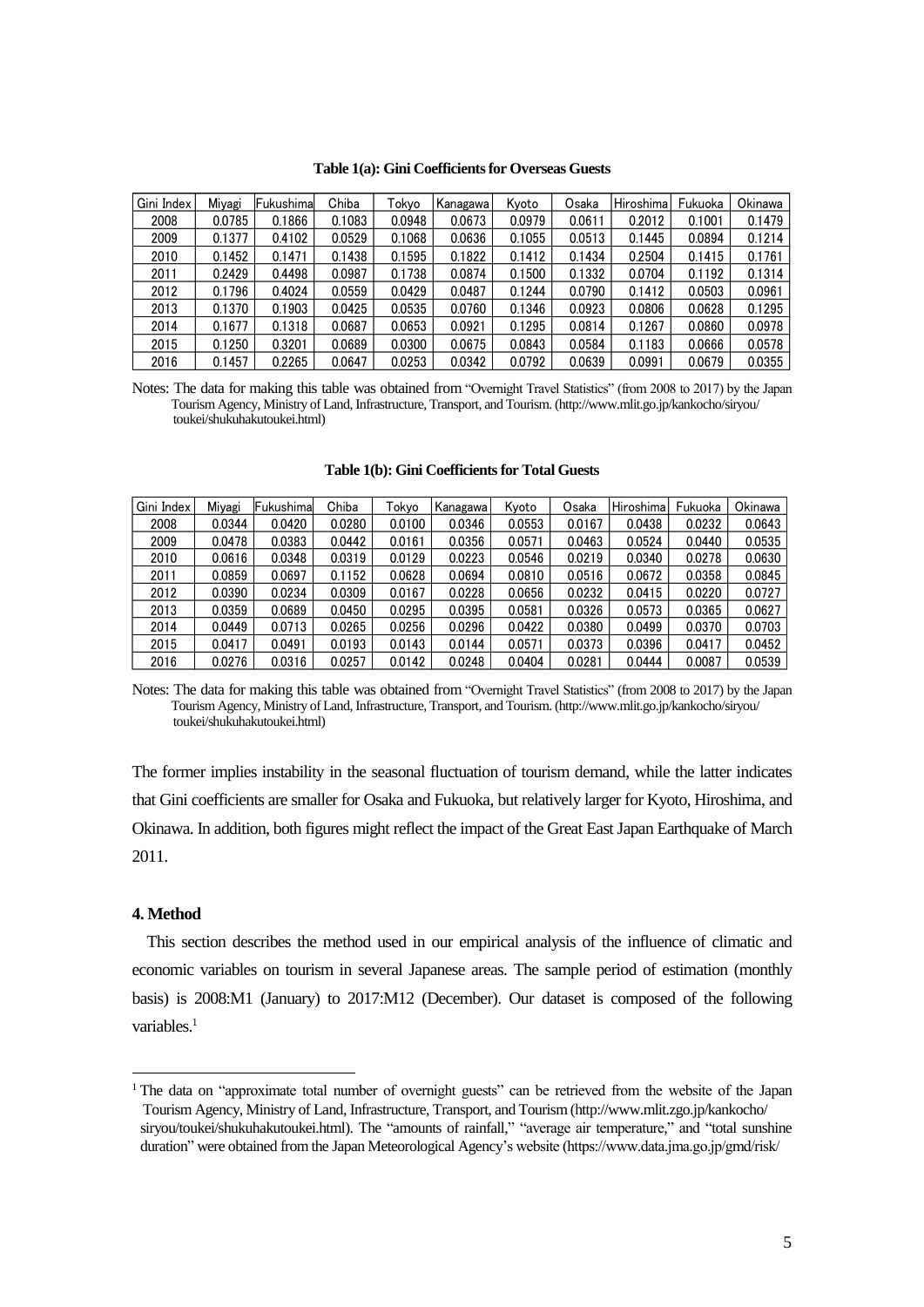

**Figure 2 (a): Seasonal Variation in Tourism Demand for Western Japan (Quarterly Basis)**

Notes: The data for making this figure was obtained from "Overnight Travel Statistics" (from 2008 to 2017) by the Japan Tourism Agency, Ministry of Land, Infrastructure, Transport, and Tourism. (http://www.mlit.go.jp/kankocho/Siryou/ toukei/shukuhakutoukei.html)





Notes: The data for making this figure was obtained from "Overnight Travel Statistics" (from 2008 to 2017) by the Japan Tourism Agency, Ministry of Land, Infrastructure, Transport, and Tourism. (http://www.mlit.go.jp/kankocho/Siryou/ toukei/shukuhakutoukei.html)

obsdl/index.php#). The "consumer price index" is available from the "e-stat" website (https://www.estat.go.jp/dbview?sid=0003143513). The data on "Indices of Industrial Production (prefectural data)" can be retrieved from the website of the Ministry of Economy, Trade, and Industry (http://www.meti.go.jp/statistics/tyo/ iip/chiiki/index.html).

-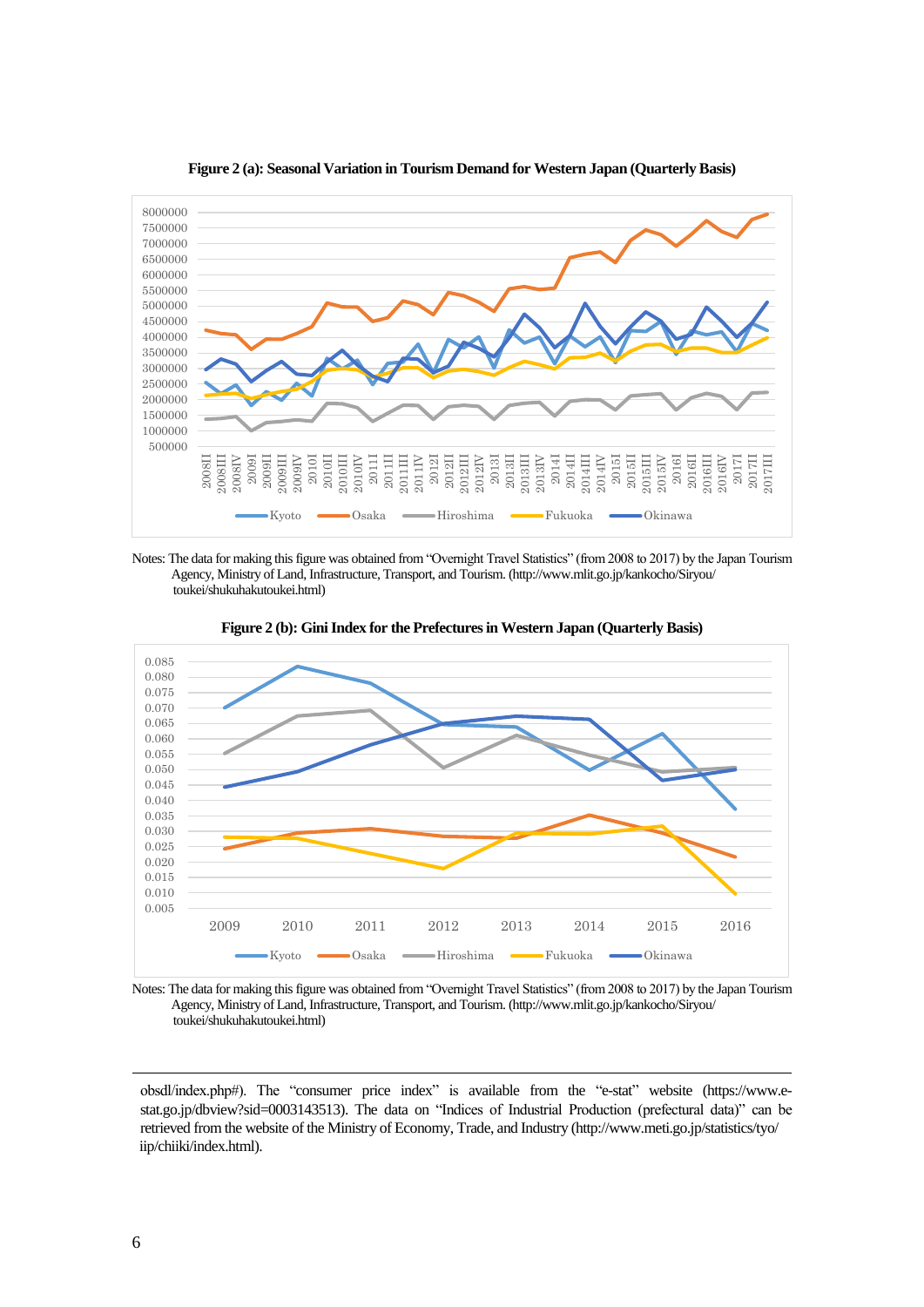- : approximate total number of overnight guests (accommodation facilities with 10 or more employees); prefectural data (Kyoto, Osaka, Hiroshima, Fukuoka, Okinawa), monthly, final figures (Transition Table in Table 4-2, result of the survey "Overnight Travel Statistics," January to December 2017, final report, the Japan Tourism Agency, Ministry of Land, Infrastructure, Transport, and Tourism).
- : amounts of rainfall (mm) at observation sites (in the cities of Kyoto, Osaka, Hiroshima, Fukuoka, and Naha (in the Okinawa prefecture)), monthly, issued by the Japan Meteorological Agency.
- $T$ : average air temperature ( $\degree$ C) at observation sites (in the cities of Kyoto, Osaka, Hiroshima, Fukuoka, and Naha (in the Okinawa prefecture)), monthly, issued by the Japan Meteorological Agency.
- : total sunshine duration (hours) at observation sites (in the cities of Kyoto, Osaka, Hiroshima, Fukuoka, and Naha (in the Okinawa prefecture)), monthly, issued by the Japan Meteorological Agency.
- : consumer price index, prefectural data (Kyoto, Osaka, Hiroshima, Fukuoka, and Okinawa), monthly, original index, all items, base year  $= 2015$ , issued by the Ministry of Internal Affairs and Communications.
- : indices of industrial production, prefectural data (Kyoto, Osaka, Hiroshima, Fukuoka, and Okinawa), monthly, original index, manufacturing (Item Number: 2A00000000) (Kyoto and Osaka), mining and manufacturing (Item Number: 2000000000) (Hiroshima, Fukuoka, and Okinawa), base year = 2010, issued by each prefectural government office and the Ministry of Economy, Trade, and Industry.

"V" is the proxy variable for tourism demand and "I" is the proxy variable for the level of vitalization of the regional economy. In addition, our empirical analysis focuses on western Japan, namely, on the cities of Kyoto, Osaka, Hiroshima, Fukuoka, and Naha (in the Okinawa prefecture). The climatic variables,  $R$ , T, and S were observed at the observation sites of the Japan Meteorological Agency in each area or city. In short, they represent a city-level or town-level data set. By contrast, the economic variables,  $V, P$ , and I reflect the prefectural data that were observed by several governmental offices. In this study, the prefectural data are regarded as proxy variables for city- or town-level data in conducting the empirical research based on the regional tourism.

 For our empirical study, we implemented a GMM (Generalized Method of Moments) estimation by considering the measurement error and endogeneity of the variables, in addition to the correlation between the explanatory variables and the error term. Our GMM estimation was conducted with the assumption that the consumer price index for each area is endogenous, and with the Newey-West HAC (heteroskedasticity and autocorrelation consistent) weighting matrix to accommodate the possibility of serial correlation and heteroscedasticity. Concretely, our estimations were conducted by the following two types of specification (" $ln$ " means the natural logarithm):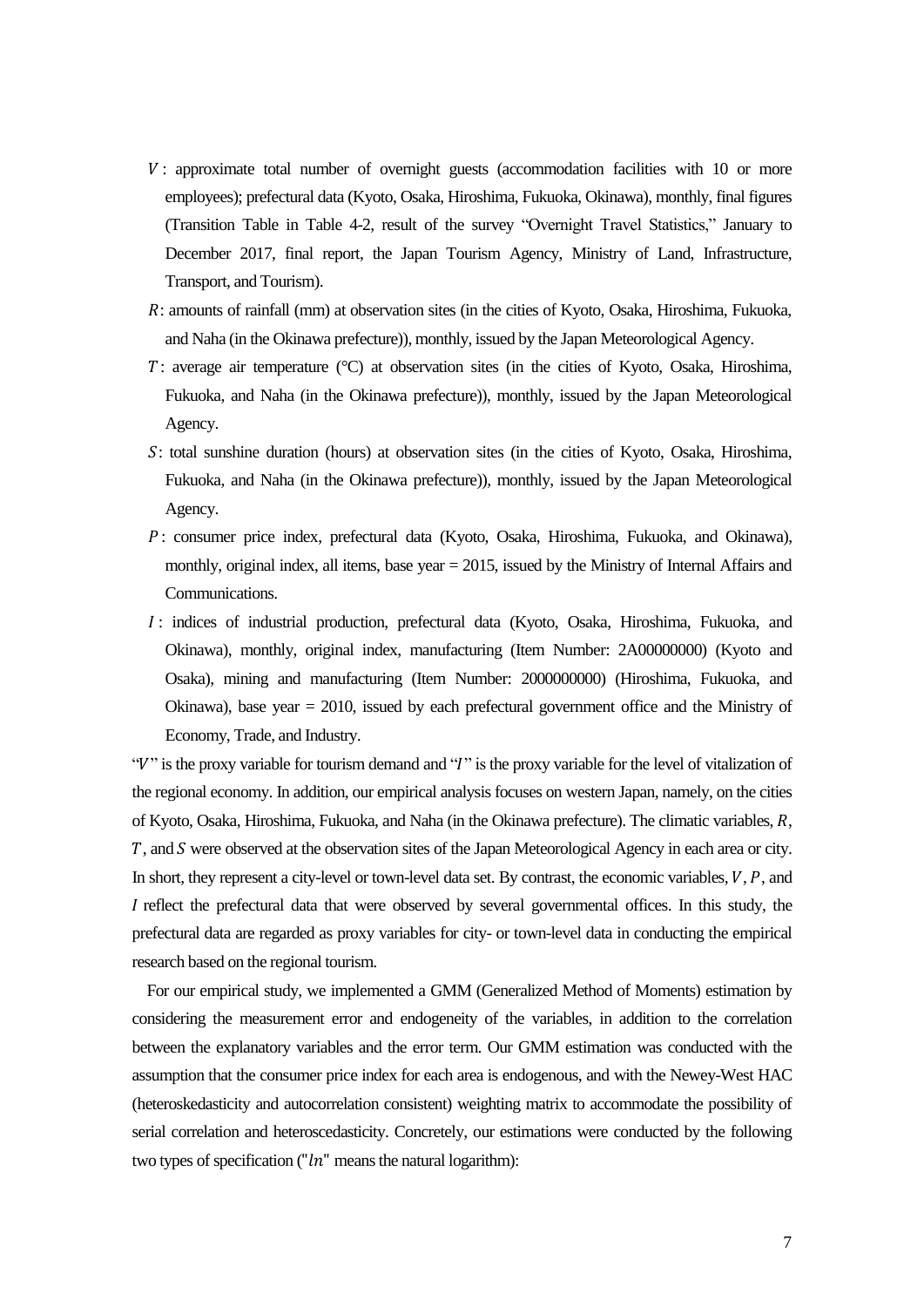#### <Model (1)>

 $lnV_t = \alpha_0 + \alpha_1 lnR_t + \alpha_2 lnT_t + \alpha_3 lnP_t + \alpha_4 lnI_t + e_t,$ 

<Model (2)>

 $ln V_t = \alpha_0 + \alpha_1 ln T_t + \alpha_2 ln S_t + \alpha_3 ln P_t + \alpha_4 ln I_t + e_t.$ 

Instrument specifications regarding these two estimations are provided in the notes of Tables 6 and 7.

#### **5. Empirical Results**

 We implemented a GMM (Generalized Method of Moments) estimation for Model (1) and Model (2), under the conditions and assumptions described in the former section. Further details regarding this estimation are provided in the notes of Tables 6 and 7. Since we should take a critical stance toward this type of estimation, Hansen's test for over-identification, the endogeneity test for variables, and the test for weak instrument variables utilizing Cragg-Donald statistic and Stock-Yogo critical values, were conducted.

 The results of the endogeneity tests (Wu - Hausman test) for the variables in Models (1) and (2) of our estimations - ln(P), price level - for our areas of research interest are shown in Tables 2 and 3, respectively. The null hypotheses of exogeneity can be rejected at the conventional level by the test statistics for the case of Naha (in Okinawa prefecture) alone. This result means that our estimation Models(1) and (2) do not always fit well for the areas of interest, except for Naha, in terms of setting the endogenous variable. However, the main purpose of this research is to analyze the influence of climatic and economic variables on seasonal tourism variation as a type of spatial movement in several Japanese areas. Thus, we were obliged to proceed with the investigation, with careful attention to the possibility of an incomplete estimation model.

 Further, to investigate the weak identification problem pointed out by some studies (including Mavroeidis (2004)), we used the Cragg and Donald (1993) statistic and the Stock and Yogo (2005) critical values<sup>2</sup>. In Table 4, the Cragg-Donald F-statistics of the five areas under consideration in Model (1) are apparently larger than the Stock-Yogo critical values for both relative bias and size. Thus, the null hypothesis of weak identification is rejected for each area. In addition, we can obtain the same result for Model (2) by considering Table 5. Therefore, the test results imply that the sets of instrumental variables for our two estimation models are valid.

 Table 6 reports the GMM estimation results for the five areas under consideration, namely, Kyoto, Osaka, Hiroshima, Fukuoka, and Naha (in Okinawa), with respect to Model (1). Considering Hansen's diagnostic test, the null hypotheses of over-identification for the GMM estimation cannot be rejected, thus supporting the validity of the moment conditions, as shown by the J-statistic and the p-value in the table.

-

<sup>2</sup> See Cragg and Donald (1993), Stock, Wright, and Yogo (2002), and Stock and Yogo (2002) for details.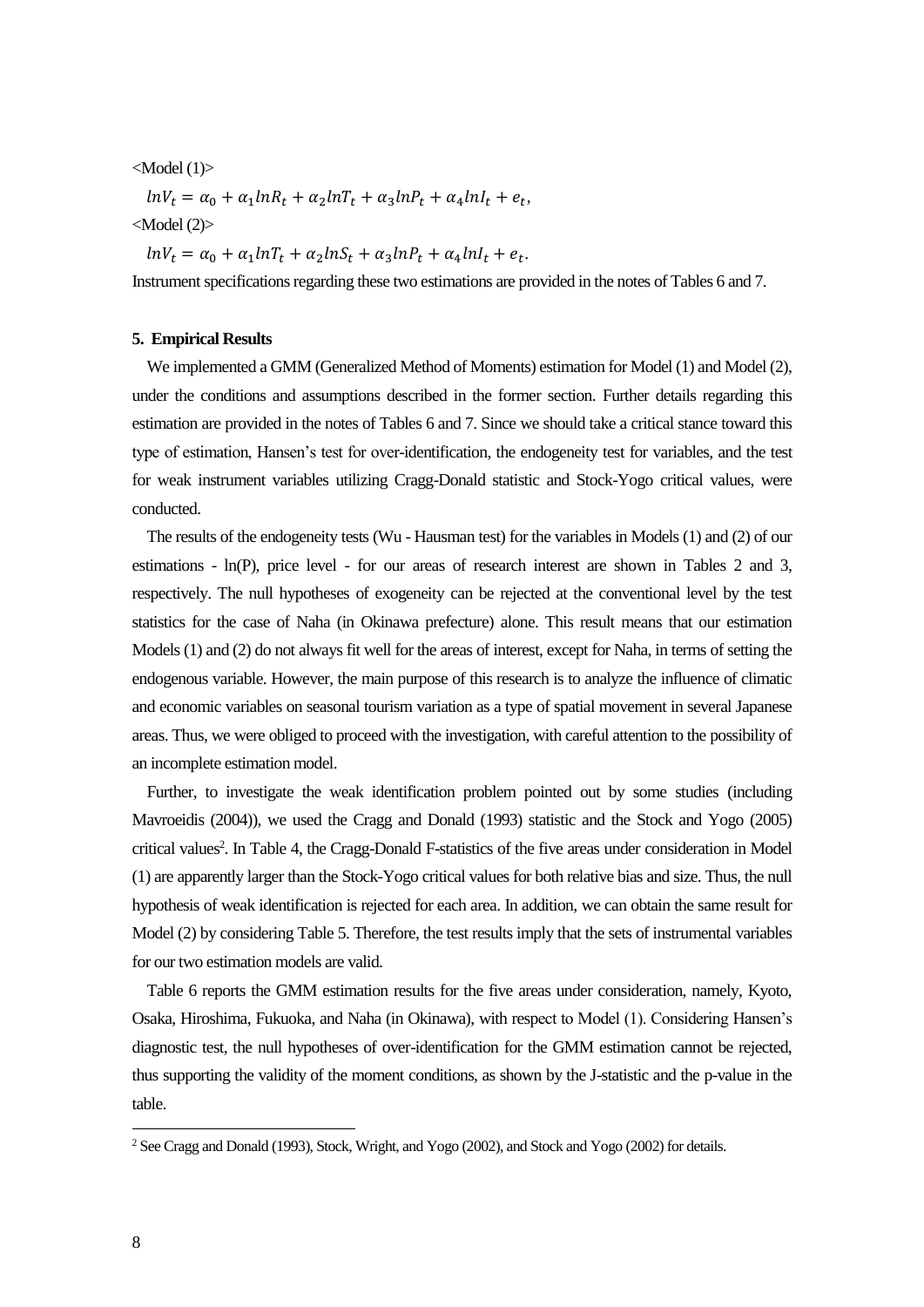| Lable $\mu$ , Endogeneity Test for <i>Wroter</i> $(1)$ |          |                            |         |             |                     |  |  |  |  |
|--------------------------------------------------------|----------|----------------------------|---------|-------------|---------------------|--|--|--|--|
| Test instruments                                       |          | Difference in J-statistics |         | Restricted  | <b>Unrestricted</b> |  |  |  |  |
|                                                        | Value    | d.f.                       | p-value | J-statistic | J-statistic         |  |  |  |  |
| $ln(P)$ for KYOTO                                      | 0.001137 |                            | 0.9731  | 3.622982    | 3.621845            |  |  |  |  |
| $ln(P)$ for OSAKA                                      | 2.280432 |                            | 0.1310  | 7.627244    | 5.346813            |  |  |  |  |
| $ln(P)$ for HIROSHIMA                                  | 0.069769 |                            | 0.7917  | 5.814584    | 5.744814            |  |  |  |  |
| ln(PO) for FUKUOKA                                     | 0.688497 |                            | 0.4067  | 4.253648    | 3.565151            |  |  |  |  |
| $ln(PO)$ for NAHA                                      | 5.850323 |                            | 0.0156  | 9.141542    | 3.291219            |  |  |  |  |
|                                                        |          |                            |         |             |                     |  |  |  |  |

## **Table 2: Endogeneity Test for Model (1)**

## **Table 3: Endogeneity Test for Model (2)**

| Test instruments      |          | Difference in J-statistics |         | Restricted  | <b>Unrestricted</b> |
|-----------------------|----------|----------------------------|---------|-------------|---------------------|
|                       | Value    | d.f.                       | p-value | J-statistic | J-statistic         |
| $ln(P)$ for KYOTO     | 0.002659 |                            | 0.9589  | 3.599661    | 3.597002            |
| $ln(P)$ for OSAKA     | 0.368527 |                            | 0.5438  | 1.931043    | 1.562516            |
| $ln(P)$ for HIROSHIMA | 0.436444 |                            | 0.5088  | 3.280394    | 2.843951            |
| $ln(P)$ for FUKUOKA   | 0.996301 |                            | 0.3182  | 4.797472    | 3.801172            |
| $ln(P)$ for NAHA      | 3.100485 |                            | 0.0783  | 5.488646    | 2.388161            |

## **Table 4: Weak Instrument Diagnostics for Model (1)**

|                     | Kyoto    | Osaka                             | Hiroshima                                       | Fukuoka  | Okinawa  |  |  |  |
|---------------------|----------|-----------------------------------|-------------------------------------------------|----------|----------|--|--|--|
| Cragg-Donald F-stat | 387.4917 | 621.9983                          | 550.7365                                        | 644.6691 | 561.6538 |  |  |  |
|                     |          |                                   | Stock-Yogo TSLS critical values (relative bias) |          |          |  |  |  |
| 5%                  | 18.37    |                                   |                                                 |          |          |  |  |  |
| 10%                 |          |                                   | 10.83                                           |          |          |  |  |  |
| 20%                 | 6.77     |                                   |                                                 |          |          |  |  |  |
| 30%                 | 5.25     |                                   |                                                 |          |          |  |  |  |
|                     |          | Stock-Yogo critical values (size) |                                                 |          |          |  |  |  |
| 10%                 |          |                                   | 26.87                                           |          |          |  |  |  |
| 15%                 |          |                                   | 15.09                                           |          |          |  |  |  |
| 20%                 |          |                                   | 10.98                                           |          |          |  |  |  |
| 25%                 |          |                                   | 8.84                                            |          |          |  |  |  |

| Table 5: Weak Instrument Diagnostics for Model (2) |                                                 |                                   |           |          |          |  |  |  |  |  |
|----------------------------------------------------|-------------------------------------------------|-----------------------------------|-----------|----------|----------|--|--|--|--|--|
|                                                    | Kyoto                                           | Osaka                             | Hiroshima | Fukuoka  | Okinawa  |  |  |  |  |  |
| Cragg-Donald F-stat                                | 522.1223                                        | 798.7839                          | 676.8538  | 782.9972 | 745.3656 |  |  |  |  |  |
|                                                    | Stock-Yogo TSLS critical values (relative bias) |                                   |           |          |          |  |  |  |  |  |
| 5%                                                 |                                                 |                                   | 16.85     |          |          |  |  |  |  |  |
| 10%                                                |                                                 | 10.27                             |           |          |          |  |  |  |  |  |
| 20%                                                |                                                 |                                   | 6.71      |          |          |  |  |  |  |  |
| 30%                                                |                                                 |                                   | 5.34      |          |          |  |  |  |  |  |
|                                                    |                                                 | Stock-Yogo critical values (size) |           |          |          |  |  |  |  |  |
| 10%                                                |                                                 |                                   | 24.58     |          |          |  |  |  |  |  |
| 15%                                                |                                                 |                                   | 13.96     |          |          |  |  |  |  |  |
| 20%                                                |                                                 |                                   | 10.26     |          |          |  |  |  |  |  |
| 25%                                                |                                                 |                                   | 8.31      |          |          |  |  |  |  |  |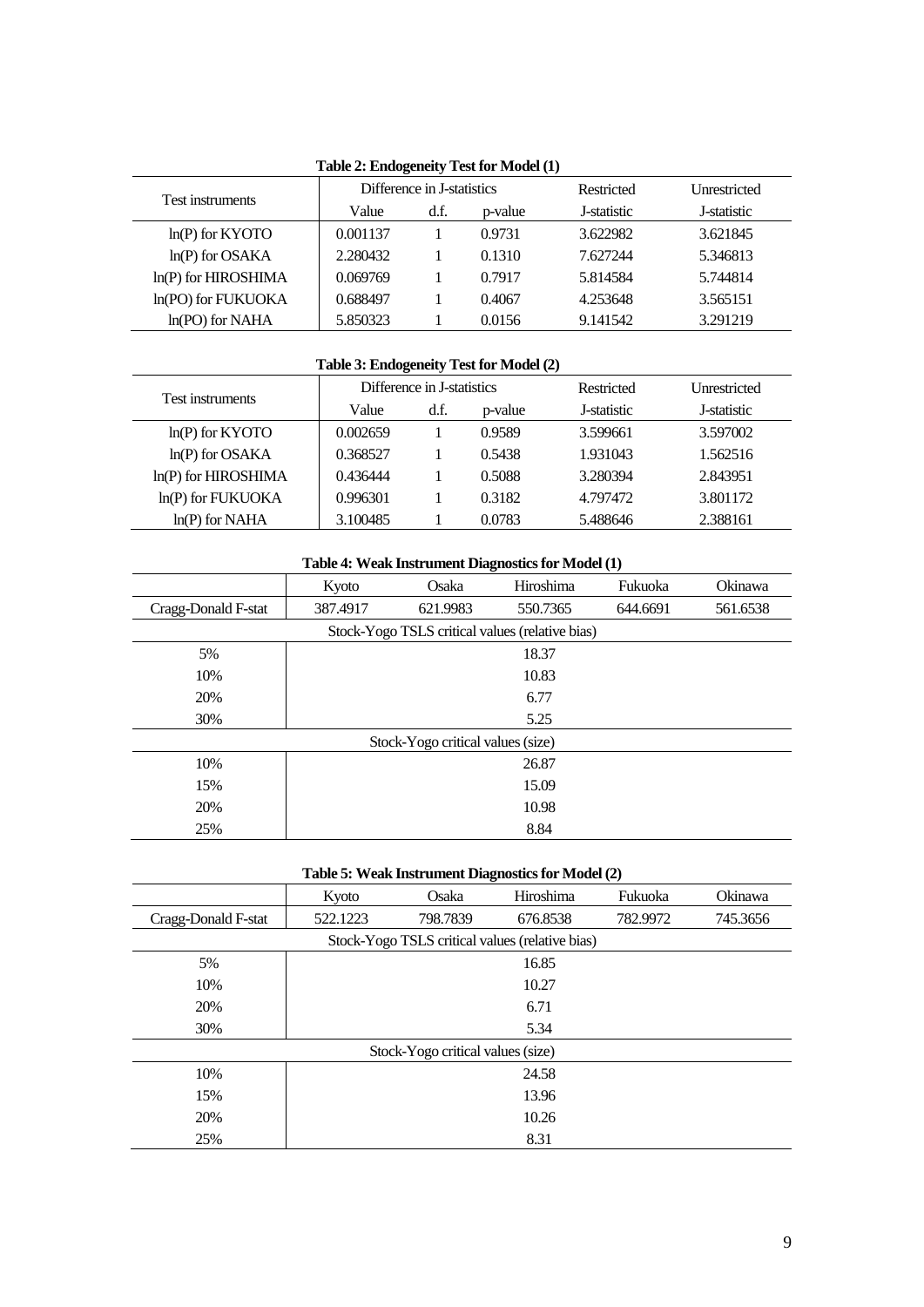|                    | <b>Table 0: GIVIIVI ESUMMUON IOF MODEL (1)</b> |             |               |             |             |  |  |  |  |
|--------------------|------------------------------------------------|-------------|---------------|-------------|-------------|--|--|--|--|
| Variable           | Coefficient                                    | Coefficient | Coefficient   | Coefficient | Coefficient |  |  |  |  |
|                    | for Kyoto                                      | for Osaka   | for Hiroshima | for Fukuoka | for Naha    |  |  |  |  |
| $\mathsf{C}$       | -4.614378                                      | $-8.444575$ | $-7.845590$   | $-5.772492$ | $-21.24247$ |  |  |  |  |
| std. error         | 8.169264                                       | 9.051577    | 4.081459      | 4.357503    | 5.173116    |  |  |  |  |
| t-statistic        | -0.564846                                      | $-0.932940$ | -1.922252     | $-1.324725$ | -4.106320   |  |  |  |  |
| prob.              | 0.5733                                         | 0.3528      | 0.0571        | 0.1879      | 0.0001      |  |  |  |  |
| lnI                | $-0.053257$                                    | $-0.012658$ | $-0.007516$   | 0.002632    | 0.021971    |  |  |  |  |
| std. error         | 0.027098                                       | 0.017901    | 0.022304      | 0.022119    | 0.014845    |  |  |  |  |
| t-statistic        | -1.965352                                      | -0.707080   | $-0.336977$   | 0.118984    | 1.480017    |  |  |  |  |
| prob.              | 0.0518                                         | 0.4810      | 0.7368        | 0.9055      | 0.1417      |  |  |  |  |
| ln(T)              | 0.152832                                       | 0.034756    | 0.176992      | 0.018060    | 0.475974    |  |  |  |  |
| std. error         | 0.043960                                       | 0.053835    | 0.032241      | 0.039140    | 0.113259    |  |  |  |  |
| t-statistic        | 3.476623                                       | 0.645611    | 5.489596      | 0.461434    | 4.202523    |  |  |  |  |
| prob.              | 0.0007                                         | 0.5198      | 0.0000        | 0.6454      | 0.0001      |  |  |  |  |
| ln(P)              | 3.746781                                       | 4.601562    | 4.685646      | 4.024557    | 6.929490    |  |  |  |  |
| std. error         | 2.032413                                       | 2.020348    | 1.094210      | 1.024956    | 1.165738    |  |  |  |  |
| t-statistic        | 1.843513                                       | 2.277608    | 4.282218      | 3.926567    | 5.944296    |  |  |  |  |
| prob.              | 0.0679                                         | 0.0246      | 0.0000        | 0.0001      | 0.0000      |  |  |  |  |
| ln(I)              | 0.263452                                       | 0.371284    | $-0.165525$   | 0.232424    | 0.403180    |  |  |  |  |
| std. error         | 0.318585                                       | 0.427801    | 0.307667      | 0.230923    | 0.136861    |  |  |  |  |
| t-statistic        | 0.826943                                       | 0.867890    | $-0.538000$   | 1.006501    | 2.945905    |  |  |  |  |
| prob.              | 0.4100                                         | 0.3873      | 0.5916        | 0.3163      | 0.0039      |  |  |  |  |
| weight iterations  | 9                                              | 10          | 13            | 19          |             |  |  |  |  |
| s.e. of regression | 0.227336                                       | 0.222925    | 0.193476      | 0.170578    | 0.167781    |  |  |  |  |
| instrument rank    | 9                                              | 9           | 9             | 9           | 9           |  |  |  |  |
| J-statistic        | 3.619882                                       | 4.640390    | 5.850846      | 3.752282    | 2.921277    |  |  |  |  |
| prob(J-statistic)  | 0.459886                                       | 0.326224    | 0.210568      | 0.440568    | 0.571085    |  |  |  |  |

#### **Table 6: GMM Estimation for Model (1)**

Notes: Instrument specification: Constant,  $ln R_t$ ,  $ln R_{t-1}$ ,  $ln T_t$ ,  $ln T_{t-1}$ ,  $ln P_{t-1}$ ,  $ln P_{t-2}$ ,  $ln I_t$ ,  $ln I_{t-1}$ , Sample (adjusted): 2008:M03 – 2017:M12. Included observations = 118 (after adjustments). Estimation weighting matrix: HAC (Bartlett kernel, Newey-West fixed bandwidth = 5). Standard errors and covariance computed using HAC weighting matrix (Bartlett kernel, Newey-West fixed bandwidth = 5).

| Table 7: GMM Estimation for Model (2) |  |
|---------------------------------------|--|
|---------------------------------------|--|

| Variable           | Coefficient | Coefficient | Coefficient   | Coefficient | Coefficient |
|--------------------|-------------|-------------|---------------|-------------|-------------|
|                    | for Kyoto   | for Osaka   | for Hiroshima | for Fukuoka | for Naha    |
| C                  | -8.624910   | $-18.10068$ | -4.741969     | $-8.051280$ | $-23.17704$ |
| std. error         | 8.583699    | 7.618994    | 5.117800      | 3.762183    | 5.876944    |
| t-statistic        | $-1.004801$ | $-2.375731$ | $-0.926564$   | $-2.140055$ | -3.943723   |
| prob.              | 0.3171      | 0.0192      | 0.3561        | 0.0345      | 0.0001      |
| ln(T)              | 0.105964    | 0.007213    | 0.136608      | $-0.010439$ | 0.422147    |
| std. error         | 0.044736    | 0.049997    | 0.033653      | 0.045783    | 0.145409    |
| t-statistic        | 2.368637    | 0.144263    | 4.059334      | $-0.228022$ | 2.903177    |
| prob.              | 0.0195      | 0.8855      | 0.0001        | 0.8200      | 0.0044      |
| ln(S)              | 0.162462    | 0.230834    | 0.138073      | 0.126638    | 0.018337    |
| std. error         | 0.063716    | 0.070414    | 0.057348      | 0.045021    | 0.046898    |
| t-statistic        | 2.549775    | 3.278259    | 2.407618      | 2.812844    | 0.391007    |
| prob.              | 0.0121      | 0.0014      | 0.0177        | 0.0058      | 0.6965      |
| ln(P)              | 4.515104    | 6.525695    | 3.699646      | 4.500800    | 7.425631    |
| std. error         | 2.178762    | 1.786953    | 1.328033      | 0.923435    | 1.301462    |
| t-statistic        | 2.072326    | 3.651856    | 2.785808      | 4.873977    | 5.705608    |
| prob.              | 0.0405      | 0.0004      | 0.0063        | 0.0000      | 0.0000      |
| ln(I)              | 0.165876    | 0.301224    | $-0.004973$   | 0.137256    | 0.366916    |
| std. error         | 0.342871    | 0.438822    | 0.350609      | 0.235586    | 0.143904    |
| t-statistic        | 0.483787    | 0.686439    | $-0.014183$   | 0.582616    | 2.549733    |
| prob.              | 0.6295      | 0.4938      | 0.9887        | 0.5613      | 0.0121      |
| weight iterations  | 10          | 8           | 8             | 15          | 8           |
| s.e. of regression | 0.229657    | 0.221383    | 0.179335      | 0.173273    | 0.168073    |
| instrument rank    | 8           | 8           | 8             | 8           | 8           |
| J-statistic        | 3.574340    | 1.680483    | 3.057462      | 4.087280    | 2.333840    |
| prob(J-statistic)  | 0.311248    | 0.641281    | 0.382850      | 0.252192    | 0.506069    |

**Notes:** Instrument specification: Constant,  $lnT_t$ ,  $lnT_{t-1}$ ,  $lnS_t$ ,  $lnS_{t-1}$ ,  $lnP_{t-1}$ ,  $lnI_t$ ,  $lnI_{t-1}$ , Sample (adjusted): 2008:M02 – 2017:M12. Included observations = 119 (after adjustments). Estimation weighting matrix: HAC (Bartlett kernel, Newey-West fixed bandwidth = 5). Standard errors and covariance computed using HAC weighting matrix (Bartlett kernel, Newey-West fixed bandwidth  $= 5$ ).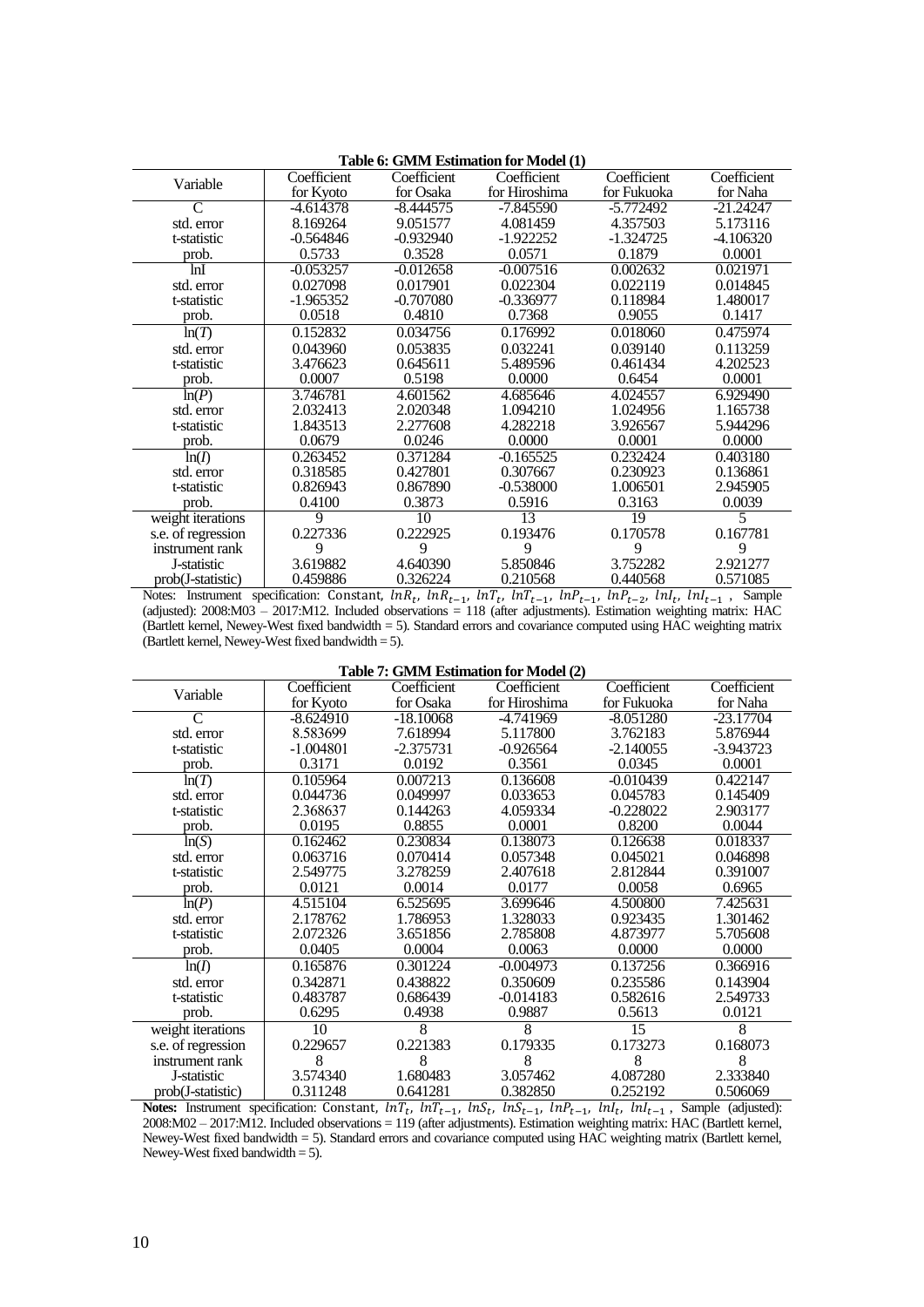With regard to the estimated parameters of Model  $(1)$  for Kyoto, the coefficient of R is barely significant at the 10% level, with our expected sign. The coefficient of  $T$  is significant at the 1% level, and the coefficient of  $P$  is also significant, but the level of significance is 10%. The signs of  $T$  and  $P$  are controversial. By contrast,  $I$  is apparently insignificant. This result implies that rainfall is a negative factor for tourism in Kyoto, although temperature and price level are positive elements. As for Osaka and Fukuoka, only the coefficient of  $P$  is significant. In this respect, the estimation results for Osaka and Fukuoka do not have any positive implications. The estimated parameters of  $T$  and  $P$  for Hiroshima are significant at the 1% level. Thus, temperature and price level are positive factors. However, we cannot determine the effects of rainfall and vitalization of the regional economy on tourism of Hiroshima. By contrast, Naha's coefficients on  $T$ ,  $P$ , and  $I$  are sufficiently significant at the 1% level, but  $R$  is not significant at the conventional level. Therefore, temperature, price level, and vitalization of the regional economy may enlarge the number of visitors to Naha (in the Okinawa Prefecture), although nothing can be concluded with respect to the effect of rainfall.

 Overall, we cannot find any areas in our investigation that correspond entirely to estimation Model (1). However, Model (1) relatively fits with Kyoto and Naha. In addition, it still needs further work to consider the signs of the estimated coefficients on temperature and price level, as well as the causality between these two factors and the number of visitors.

 Table 7 reports the estimation result by the GMM method for the five focus areas of Model (2). By considering the J-statistic and the p-value in the table, we can determine that the null hypotheses of overidentification for GMM estimation cannot be rejected by Hansen's test, and that the validity of the moment conditions is supported.

With respect to the parameter estimation based on Model (2) for Kyoto, the coefficients on  $T$ ,  $S$ , and  $P$ are significant at the 5% level, while the one on  $I$  is apparently insignificant. This result implies that temperature, sunshine duration, and price level are positive elements for tourism in Kyoto. As for Osaka and Fukuoka,  $S$ , and  $P$  are significant at the 1% level, while the others are not. In this respect, we find that sunshine duration and price level are positive factors for tourism in Osaka and Fukuoka. The coefficients on T and P are significant at the 1% level, and that of S is significant at the 5% level in the case of Hiroshima. I is insignificant. Thus, temperature, sunshine duration, and price level can be regarded as positive factors for Hiroshima's tourism, although we cannot determine the effects of vitalization of the regional economy. By contrast, the coefficients on  $T$  and  $P$  for Naha are noticeably significant at the 1% level, and the one on  $I$  is significant at the 5% level. However,  $S$  is not significant at the conventional level, and this result might contradict our intuition in general. Thus, temperature, price level, and vitalization of the regional economy may increase the number of visitors to Naha (in the Okinawa Prefecture), although nothing can be concluded about the effect of sunshine duration.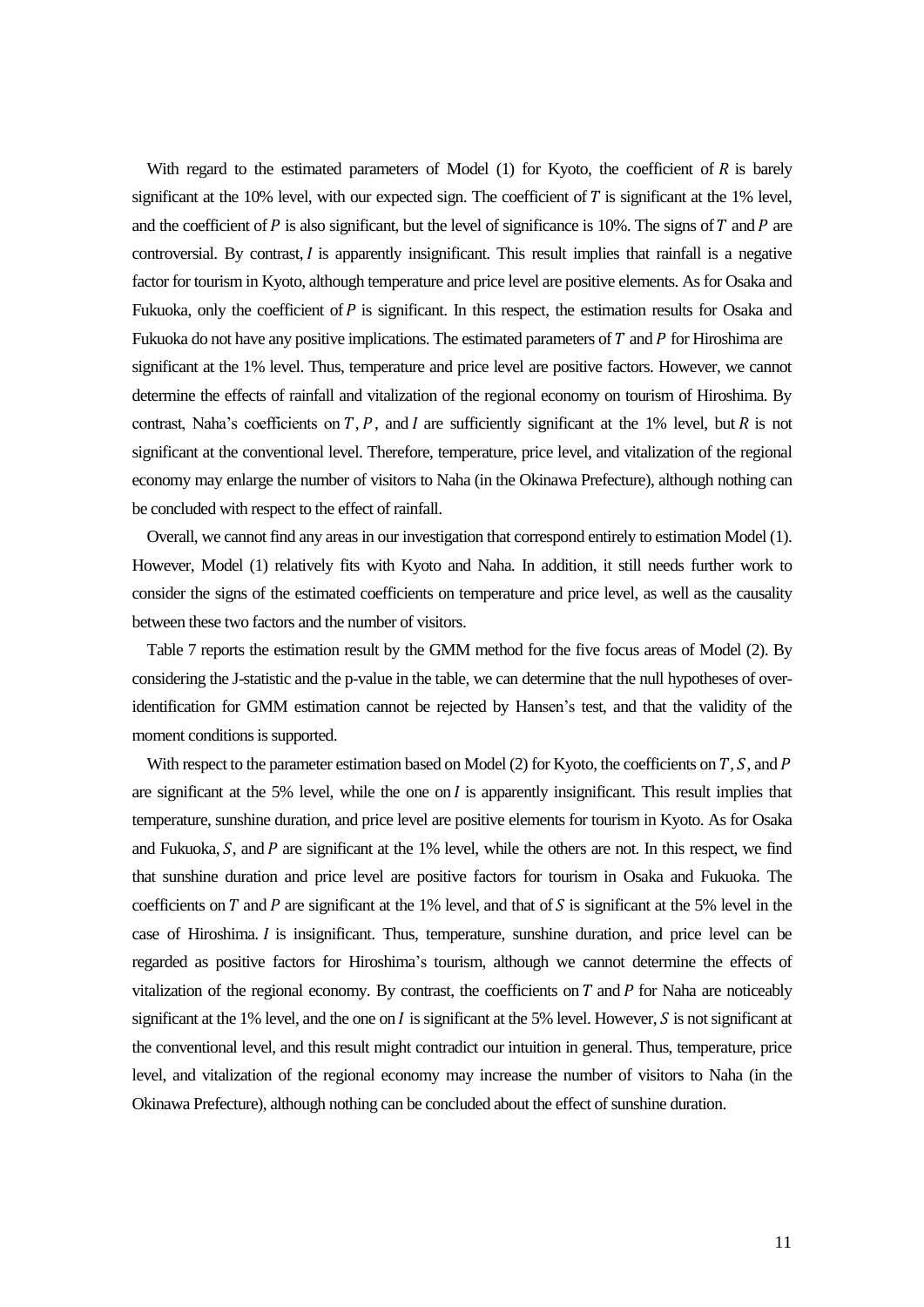On the whole, Model (2) fits Kyoto, Hiroshima, and Naha relatively well. As for Model (1), we need to consider the signs of the estimated coefficients on temperature and price level, as well as the causality between these two factors and the number of visitors.

#### **6. Concluding Remarks**

 This study investigated the influence of climatic and economic variables on tourism in several areas in western Japan. For our empirical study, the GMM (Generalized Method of Moments) estimations based on two kinds of specifications (Model (1) and Model (2)) were implemented, considering the measurement error and endogeneity of the variables, in addition to the correlation between the explanatory variables and the error term. Our GMM estimations were made under the assumption that the consumer price index is endogenous, and with the Newey-West HAC (heteroskedasticity and autocorrelation consistent) weighting matrix to accommodate the possibility of serial correlation and heteroscedasticity.

 The estimated parameters of Model (1) imply that rainfall is a negative factor for Kyoto's tourism, while temperature and price level are positive elements. Positive implications cannot be derived for Osaka and Fukuoka. While temperature and price level are positive factors, we cannot determine the effects of rainfall and vitalization of the regional economy on Hiroshima's tourism. For Naha (in the Okinawa Prefecture), temperature, price level, and vitalization of the regional economy may increase the number of visitors; however, no conclusions can be drawn about the effect of rainfall.

 The Model (2) estimations for Kyoto imply that temperature, sunshine duration, and price level are positive tourism elements. By contrast, we find that sunshine duration and price level are positive factors for Osaka and Fukuoka's tourism. With respect to Hiroshima, temperature, sunshine duration, and price level can be regarded as positive factors, although the effects of vitalization of the regional economy cannot be determined. For Naha, temperature, price level, and vitalization of the regional economy may increase the number of visitors; however, nothing can be concluded in terms of the effect of sunshine duration.

 Note that we cannot find any areas of investigation that fits the estimation Models (1) and (2) entirely. Further work is required to consider the signs of the estimated coefficients on temperature and price level, as well as the causality between these two factors and the number of visitors. In this respect, it is clear that many issues remain unanswered.

#### **References**

Baum, T., and Lundtorp, S. (2001), *Seasonality in Tourism*, Pergamon.

Butler, R. W. (1994), "Seasonality in Tourism: Issues and Problems," in A. V. Seaton (ed.), *Tourism, the State of the Art*, Wiley, Chichester, pp. 332-339.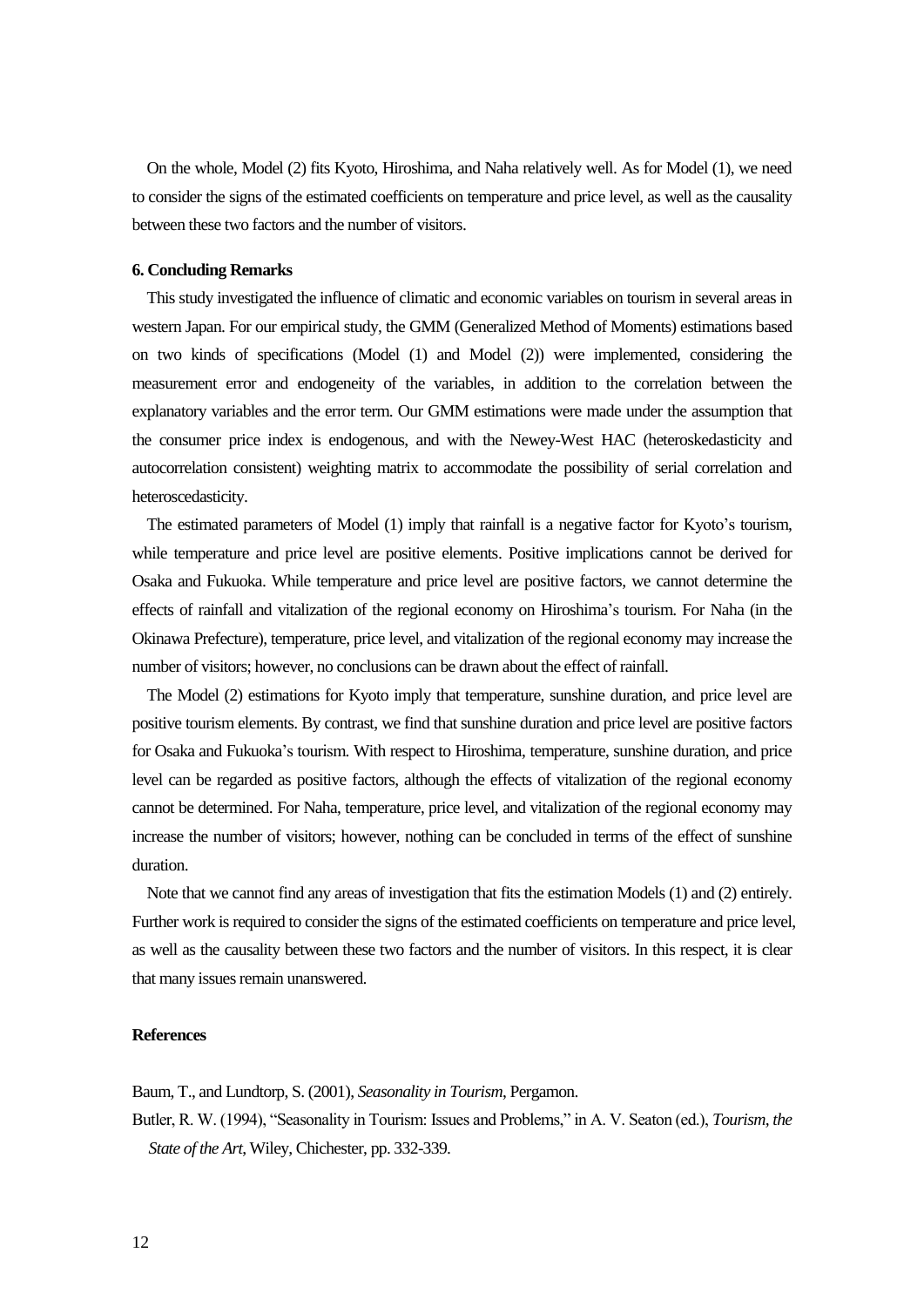- Butler, R. W. (2001), "Seasonality in Tourism: Issues and Implications," in T. Baum and S. Lundtorp (eds.) (2001), *Seasonality in Tourism*, Pergamon, pp. 5-22.
- Cragg, J. G. and Donald, S.G. (1993), "Testing Identifiability and Specification in Instrumental Variables Models," *Economic Theory*, Vol. 9, No. 2, pp. 222-240.
- Cuccia, T., and Rizzo, I. (2011), "Tourism Seasonality in Cultural Destinations: Empirical Evidence from Sicily," *Tourism Management*, Vol. 32, pp. 589-595.
- Davidson, R., and Mackinnon, J. G. (1993), *Estimation and Inference in Econometrics*, Oxford University Press, New York.
- Davidson, R, and Mackinnon, J. G. (2009), *Econometric Theory and Methods* (International Edition), Oxford University Press, New York.
- Goh, C., and Law, R. (2002), "Modeling and Forecasting Tourism Demand for Arrivals with Stochastic Non-Stationary seasonality and Intervention," *Tourism Management*, Vol. 23, pp. 499-510.
- Koenig, N., and Bischoff, E.E. (2004), "Analyzing Seasonality in Welsh Room Occupancy Data," *Annals of Tourism Research*, Vol. 31, No. 2, pp. 374-392.
- Koc, E., and Altinay, G. (2007), "An Analysis of Seasonality in Monthly per Person Tourist Spending in Turkish Inbound Tourism from a Market Segmentation Perspective," *[Tourism Management](https://www.researchgate.net/journal/0261-5177_Tourism_Management)*, Vol. 28, Issue 1, pp. 227-237.
- Kulendran, N., and Dwyer, L. (2009), "Measuring the Return from Australian," *Journal of Travel Research*, Vol. 47, pp. 275-284.
- Kulendran, N., and Dwyer L. (2010), *Seasonal Variation versus Climate Variation for Australian Tourism: Executive Summary*, Gold Coast, Australia: CRC for Sustainable Tourism Pty Ltd.
- Kulendran, N., and L. Dwyer, L. (2012), "Modeling Seasonal in Tourism Flows with Climate Variables," *Tourism Analysis*, Vol. 17, No. 2, pp. 121-137.
- Kulendran, N., and M. King (1997), "Forecasting International Quarterly Tourist Flows Using Error-Correction and Time-Series Models," *International Journal of Forecasting*, Vol. 13, Issue 3, pp. 319- 327.
- Mavroeidis, S. (2004), "Weak Identification of Forward-looking Models in Monetary Economics," *Oxford Bulletin of Economics and Statistics*, Vol. 66, No. S1, pp. 609-635.
- Lee, C., Bergin-Seers, S., Galloway, G., O' Mahony, B., and McMurray, A. (2008), *Seasonality in the Tourism Industry: Impacts and Strategies*, Queensland: CRC for Sustainable Tourism.
- Lim, C., and McAleer, M. (2001), "Monthly Seasonal Variations: Asian Tourism to Australia," *Annals of Tourism Research,* Vol. 28, No.1, pp. 68-82.
- Lundtorp, S. (2001), "Measuring Tourism Seasonality," in T. Baum and S. Lundtorp (eds.) (2001), *Seasonality in Tourism*, Oxford: Pergamon, pp. 23-50.
- Matzarakis, A. (2006), "Weather- and Climate-Related Information for Tourism," *Tourism and Hospitality Planning and Development,* Vol. 3, No. 2, pp. 99-115.